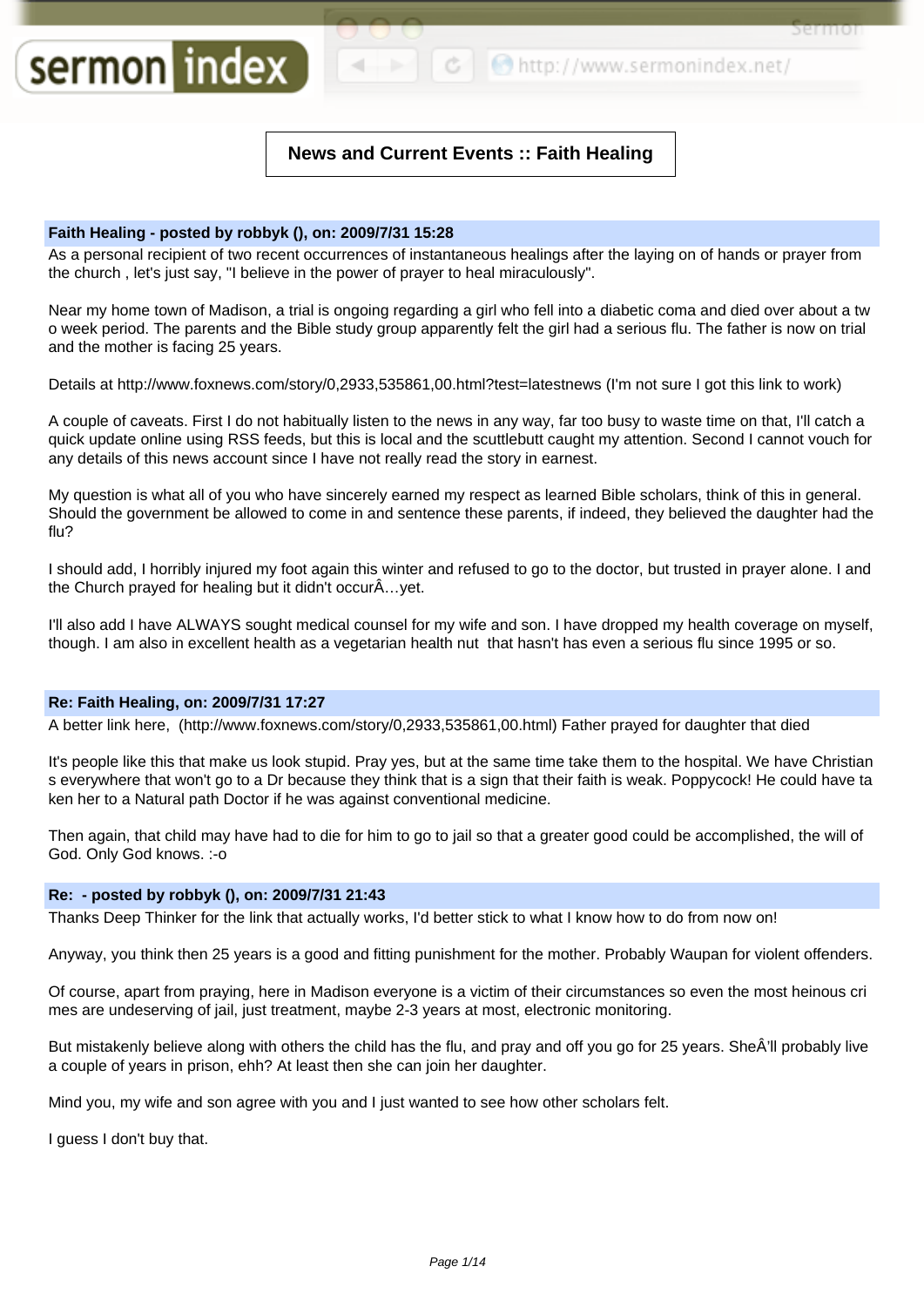### **Re: ., on: 2009/7/31 22:15**

### Quote:

----Anyway, you think then 25 years is a good and fitting punishment for the mother?

------------------------- 25 years is a long time. The name of Jesus is blasphemed among the gentiles because of situations like this. This has b rought a great reproach on God. This has just solidified the Atheist claims that God is dead seeing that He doesn't answ er prayer even when someone is at deaths door and supposedly a prayer coming from His own children. As we see mor e and more ministers either coming out of the closet or bowing to immorality. Now we have this foolish people that have no common sense to do what's right, and further having no discernment. We are becoming more and more crazy in the sight of the world not because we are associated with Jesus Christ (which would be a lot better) but because our associ ation with not being able to care for our children. This is very grievous. Paul's admonishment to us gentiles is to live a qu iet and peaceable life while we journey this side of eternity.

My heart is heavy.

# **Re: - posted by robbyk (), on: 2009/8/1 0:49**

My heart is heavy as well.

But I feel the  $\hat{A}$ "world $\hat{A}$ " no longer needs any such examples to serve as a "reproach" in their attack on Christianity and it matters not to them if there is a scapegoat. If not this then that. Here in Madison, the politicians and the public school offi cials and the cops and the university elite need only roll their eyes and the politically correct know to nod in amusement.  $\hat{A}$ "Crazy Christians, none of them have any sense and they are so hateful and offensive. $\hat{A}$ "

There are far deeper issues here, I believe. There is a spiritual fight in this.

You are right in that we keep losing the battles the Lord has chosen us to fight in.

But then on the human side:

In Waupan where this woman may end up, the prison chaplain is a Wiccan because Madison elitists found the evangelic al pastor offensive as he might say something about God to the inmates. So they had him fired and installed the Wiccan. How well the Wiccan will console this poor woman now separated from her husband to whom she was obedient.

I will not berate PaulÂ's admonishment as you point out. Oh that I could continue to live a quiet life in my garden, with m y music and my loving family and my daily study of the Word and the P&W and my Fellowship with the saints.

But my heart is heavy as well. My friend, I fear the world is soon coming for all of us. IÂ'm not sure (whether we choose t o or not) life will be all that quiet for any of us much longer.

Thank you for the kind reply. I was happy to hear another viewpoint.

### **Re: - posted by HeartSong, on: 2009/8/1 3:19**

Matthew 9:29 - According to your faith be it unto you.

It matters not what the world thinks. To be concerned with the actions, or reactions, of the world is to enslave ourselves t o such for this is exactly how we have come to that which we are now facing. Lines are being drawn in the sand and we are now choosing where we will stand. To choose the world, or the ways of the world, is choosing to subject oneself to t he rules, or the law, of same. We are choosing this day whom we will serve.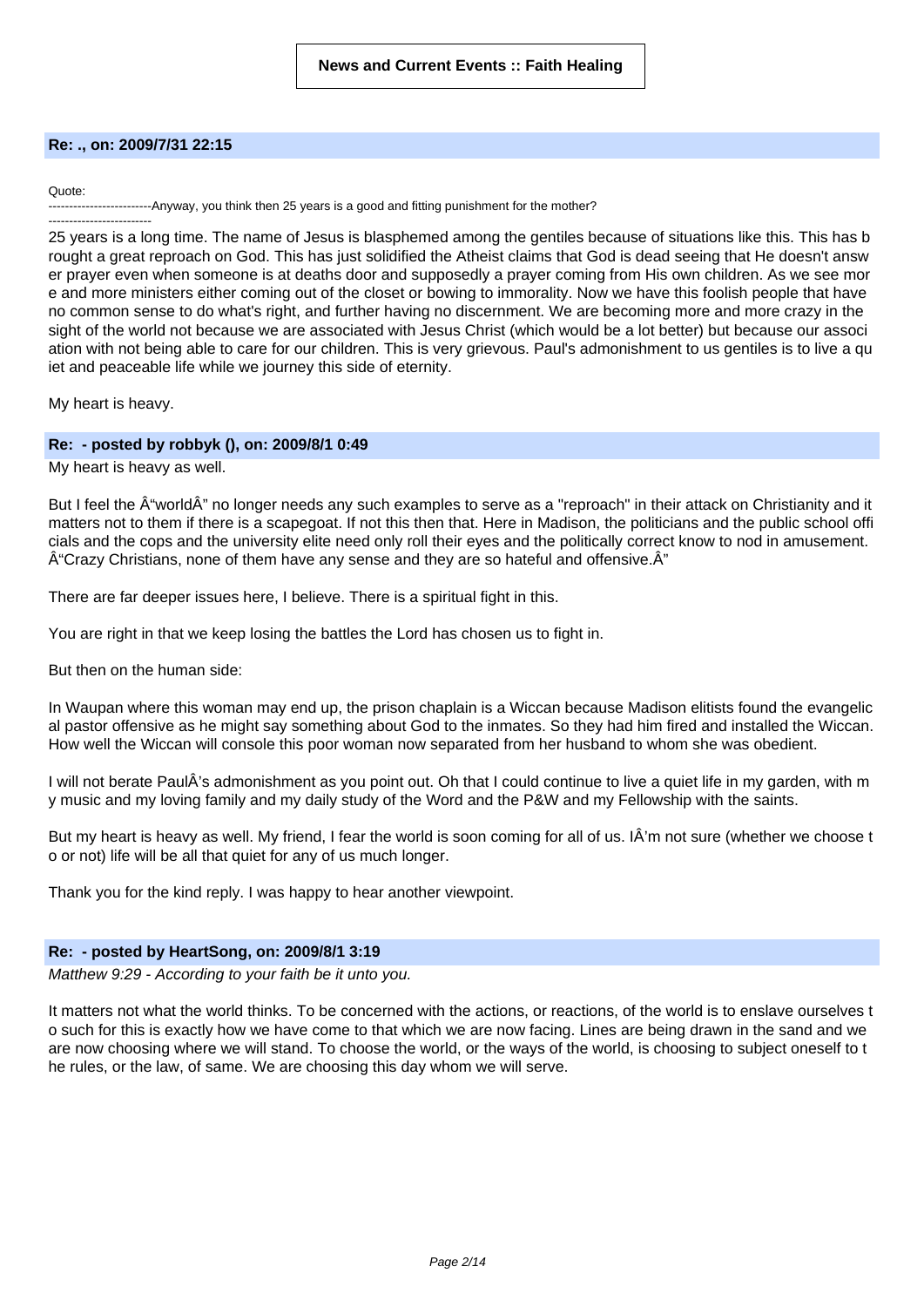### **Re: - posted by robbyk (), on: 2009/8/1 14:20**

Amen, yes indeed.

Heartsong wrote:

Quote:

-------------------------We are chosing this day whom we will serve. -------------------------

### And may I add only:

Romans 8:14-18 For as many as are led by the Spirit of God, they are the sons of God. For ye have not received the spi rit of bondage again to fear; but ye have received the Spirit of adoption, whereby we cry, Abba, Father. The Spirit itself b eareth witness with our spirit, that we are the children of God: And if children, then heirs; heirs of God, and joint-heirs wit h Christ; if so be that we suffer with him, that we may be also glorified together. For I reckon that the sufferings of this pr esent time are not worthy to be compared with the glory which shall be revealed in us.

### **Re: , on: 2009/8/1 22:45**

Quote:

-------------------------It matters not what the world thinks. To be concerned with the actions, or reactions, of the world is to enslave ourselves to such for t his is exactly how we have come to that which we are now facing. Lines are being drawn in the sand and we are now choosing where we will stand. To chose the world, or the ways of the world, is choosing to subject oneself to the rules, or the law, of same. We are choosing this day whom we will serv e.

-------------------------

It is important what the world thinks. If you sin against your neighbour or you do something that looks wrong in the public eye, we are being watched by this world, and whilst you think that it doesn't matter what the world thinks of how this Dad didn't do what any normal Dad would have done by taken his child to the hospital, that tells the world that serving Jesus Christ is not good at all if His own children are forbidden to see a Doctor.

This Dad testified in court that the bible forbade him to take his daughter to a Doctor. I don't know what bible he was rea ding but there is no such commands given. Now that is not drawing the line in whom I choose to serve this day, this is st upidity of the nth degree from a man who does not know God at all who inserts foolish commands in the bible or interpre ts them to mean something else.

A child is dead because of stupidity, a disease that was treatable. And you say that the world's opinion doesn't matter? It 's important to have a reputation in this world, NOT COMPROMISING with it, but your reputation can be that of a just ma n. There is nothing wrong with having that reputation. Your reputation could be that your a great giver to the poor but oth ers hate you because you speak the truth, that too is having a reputation. But let us not have a reputation as an evil doer .

Jesus paid His taxes one day because He didn't want to offend the world. The last thing He wanted was a scandal on th e 6 o'clock news stating that Jesus defrauded the IRS. That is not what He came for, thus it was necessary to obey the l aws of the land as long as it didn't interfere with His mission.

# **Re: - posted by robbyk (), on: 2009/8/2 2:54**

I suspect the passion which you make your point Deep Thinker is evidence of your strong love for our Saviour and for His precious Holy Name. God bless you!

Know that in many areas of my city you are no longer allowed to voice those convictions as you are a Christian. We have religion free zones to protect the people from the intolerant hatred and bigoted homophobic onslaughts of hurtful d ivisive Christians.

So thank God for forums such as this! However I think we have begun to bifurcate in our discussionÂ…

My original query being how do we feel about being thrown in jail for bearing our convictions as Christians, in this case,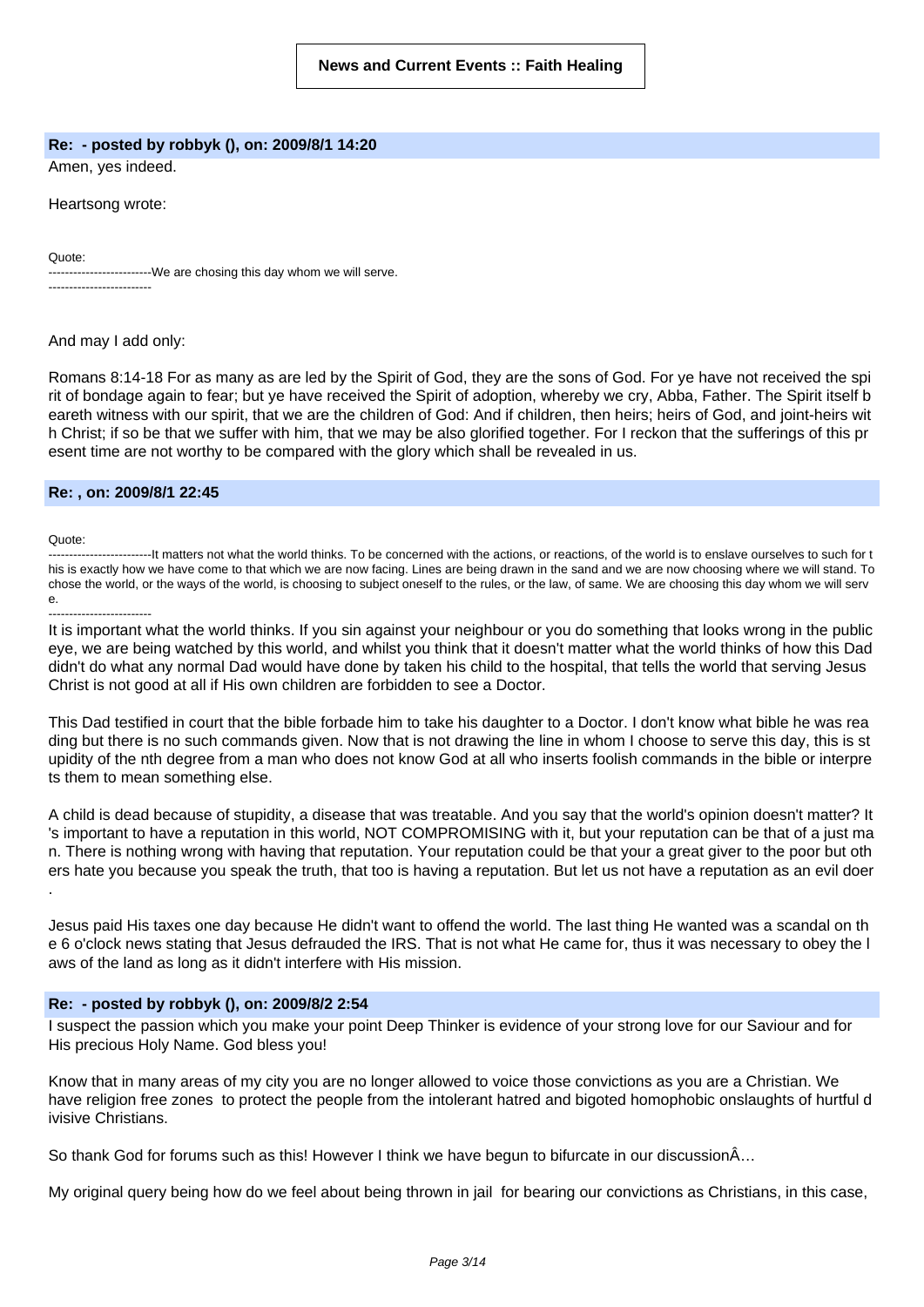miraculous healings of which I am a delighted recipient. I really didn't know the exact specifics as I mentioned.

25 years? My God! That is just to teach us to stay in our place. This severity of sentencing wouldn't happen in the GLBT community I am sure. The Moslem community? I donÂ't know, thus my query.

I would once again concur with HeartSong and add:

Joshua 24:15 And if it seem evil unto you to serve the LORD, choose you this day whom ye will serve; whether the god s which your fathers served that were on the other side of the flood, or the gods of the Amorites, in whose land ye dwell: but as for me and my house, we will serve the LORD.

### **Re: Faith Healing - posted by AbideinHim (), on: 2009/8/2 9:43**

I don't believe that we can tell another Christian whether or not they should be going to a doctor. That is between them a nd God. What is God telling them to do that is the important thing.

There are only a few Christians that I know of personally that do not believe in going to doctors. There are a lot of Christi ans that don't believe that God heals anymore, so they go to a doctor at the drop of the hat, and take any medication tha t the doctor reccomends. Most Christians that I know trust God for healing but don't have a problem with going to a doct or.

The world is not going to understand a believer that trust in the Lord for their healing and doesn't believe in going to doct ors. I have known of many people that have been healed yet I never saw it on the front page of the newspaper.

On the other hand much harm has been done from Christians walking in presumption and not faith. We cannot just pres ume that God is going to heal us.

The doctors are loosing a lot of people also, but you very rarely see this in the newspaper. There are countless people t hat die in hospitals everyday from staff infections, from the wrong medication being given or too much of it. Doctors are l ooked upon in our society as some kind of God, and many of them are not believers and do not give the glory to God wh en one of their patients miraculously recovers.

I was talking to a Pentecostal brother sometime back about healing and he was telling me that the old time Pentecostals never went to the doctors. Most of them lived healthy, long lives just because they trusted the Lord to be their physician.

I would never tell anyone not to go to a doctor. That is a decision that they have to make for themselves. In the 70 and 8 0'S there was a man named Hobart Freeman that ministered somewhere in Indiana. He taught that Christians should tru st in God alone for their healing. Many of his church members were healed, and some died. The ones that died were us ed as examples in the papers and his ministry came under a lot of fire. I believe that he had a very strong position conce rning healing, but that is the way that he was in every thing concerning the Word of God. There was no compromise in th e man. If he would still be alive today, he would he in prison along with most of his congregation.

We have to be sensitive to the voice of God and the leading of the Holy Spirit and do what God is telling us to do in the matter of healing. We cannot get out in an area of presumption and believe that God is going to heal us because he hea led brother so and so. God does heal today, and I can testify to being healed and praying for people that were healed as well as being a witness of numerous healings.

# Mike

### **Re: Presumption - posted by crsschk (), on: 2009/8/2 10:42**

Quote: Quote:

--------... as well as complete healing from a broken foot one day after the fact

-------. let's just say. "I believe in the power of prayer to heal miraculously".

I should add, I horribly injured my foot again this winter and refused to go to the doctor, but trusted in prayer alone. I and the Church prayed for healing but it didn't occurÂ…yet. -------------------------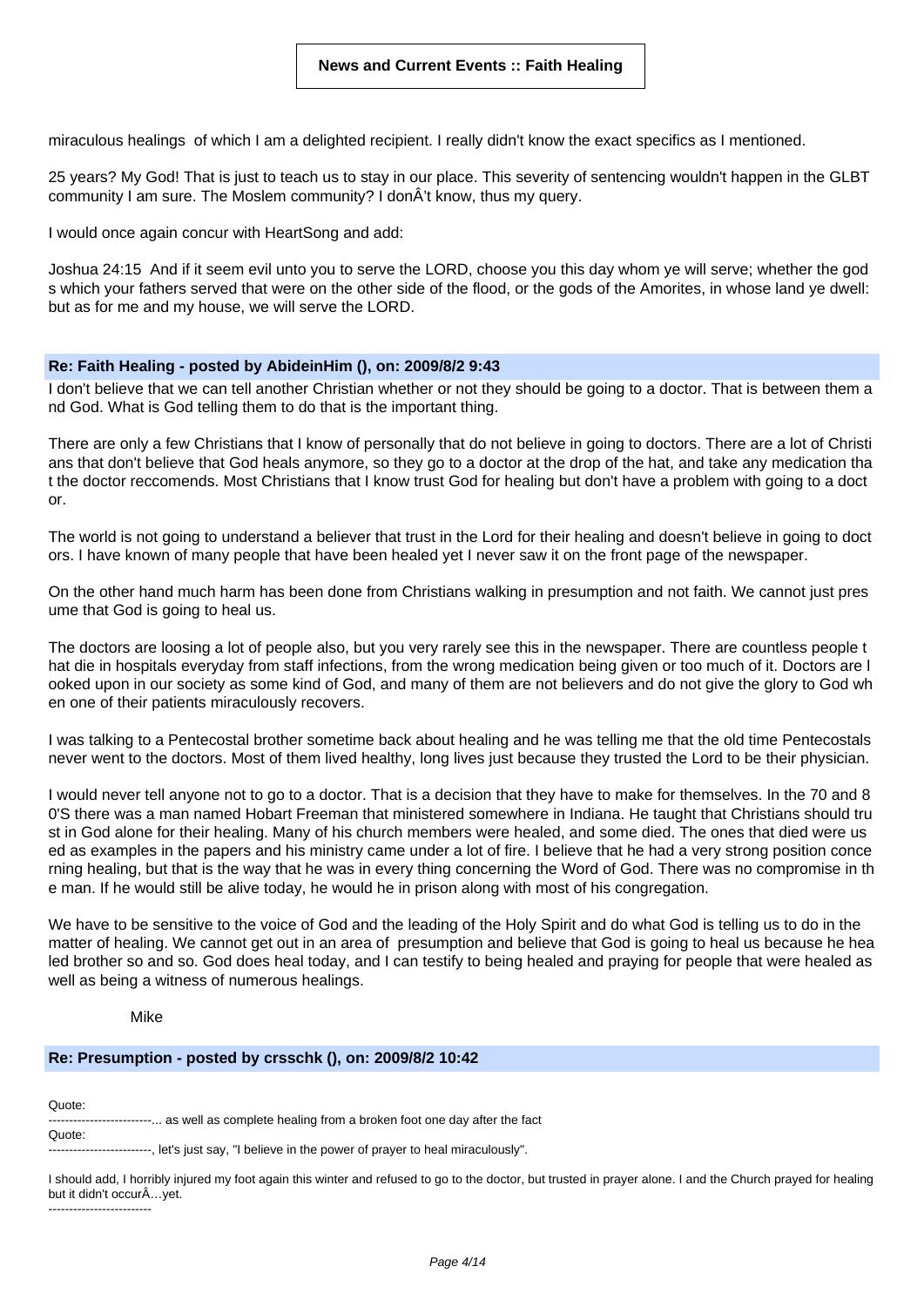Might want to get that x-rayed, doesn't sound like that foot got all that well healed the first time there brother. Generally, if you break a bone and it is re set correctly it will actually become stronger. And, I might add, what will happen to your family in the event your canceled health coverage and presum ption upon God's will if it one day leaves you disabled or an invalid and a burden upon your family?

This is really the gist of the whole situation, including the sad, heart breaking situation now with this family. Reading the article my first instinct was so mething along the lines of 'and where did he assimilate this idea in the first place?' regarding;

"Neumann, who once studied to be a Pentecostal minister, testified Thursday that he believed God would heal his daughter and he never expected her to die. God promises in the Bible to heal, he said.

"If I go to the doctor, I am putting the doctor before God," Neumann testified. "I am not believing what he said he would do."

There is no end to these shenanigans and the teaching that runs along the lines of 'It's always Gods will to heal'. There is no promise anywhere explicit ly that is not tortured away from the whole of scripture and that cannot be at a minimum dismissed as contradictory by Paul's admonishen to Timothy i n

#### 1Ti 5:23 as one example.

The word is presumption. Another example given to the Benny Hinn's of the world that will go by the wayside or be put down as a lack of faith article s o they can continue to sell their wares and their version of interpretation, the verse;

Jesus answered, "Do you say this of your own accord, or did others say it to you about me?" Joh 18:34

Comes to mind. That is, did this man come to his own conclusions or was it aped by 'others say it to you about me? If he was studying to be a Pentec ostal minister as stated the possibility seems strong enough even though that may be a presumption on my part. It's a clever twist on their part to not h ave faith in their version of faith, not faith in God which need not presume upon Him.

But if any provide not for his own, and specially for those of his own house, he hath denied the faith, and is worse than an infidel. 1Ti 5:8

All that the word provide obligates us to and even to overlook the context in wonder of what made these women widows in the first place, especially if;

Now she that is a widow indeed, and desolate, trusteth in God, and continueth in supplications and prayers night and day. 1Ti 5:5

Certainly this is not to suggest there was no trusting God prior and yet for all this, how is it that this gets thrown to the dogs;

#### **he hath denied the faith**

Not a lack of faith but faith denied, it's actually a violation of faith. I didn't intend to start down this road and draw out verses to dispute or haggle over th e nuances of them - This is one area where we have covered miles of ground in the past and I for one would like to see some accountability form thes e so called 'teachers' who put these notions in peoples heads in the first place. The long redundant rant has been that there are serious **ramifications** from this nonsense, that which I was at one time even slightly caught up in with the whole WOF camp though it doesn't end with them either, the JW's t each similarly and the alterations and variations are numerous. As far as I am concerned these people are accessories to this tragedy and to many tha t have come before it and will continue to come long after it.

25 years for ignorance ... I can only shake my head and grieve, too bad there isn't more said as to where he got all this in the first place - Maybe he did derive it all on his own. But hold this tragic example as fire to the feet of the so called "Faith healers" and dealers of this hour and they will only seek to worm their way out of it. They don't care one iota about the fallout, ruined lives and unnecessary suffering of their hearers and 'believers'. There should be justice even in this present world by the 'word-lings' - What else is this admonishen for;

Obey your leaders and submit to them, for they are keeping watch over your souls, as those who will have to give an account. Let them do this with joy and not with groaning, for that would be of no advantage to you. Heb 13:17

Even Jesus would not offend them nor disobey the 'worldly' powers that be. The pseudo, puppet gov. of the Jews and the Sanhedrin being something else entirely. And Paul as a Roman citizen sought justice with the same powers that be. This is where Deep Thinker is dead on in his assessment, I co ncur whole heartedly.

Robby;

#### Quote:

--------Know that in many areas of my city you are no longer allowed to voice those convictions as you are a Christian. We have religion fr ee zones to protect the people from the intolerant hatred and bigoted homophobic onslaughts of hurtful divisive Christians.

So thank God for forums such as this! However I think we have begun to bifurcate in our discussionÂ…

My original query being how do we feel about being thrown in jail for bearing our convictions as Christians, in this case, miraculous healings of which I am a delighted recipient. I really didn't know the exact specifics as I mentioned.

25 years? My God! That is just to teach us to stay in our place. This severity of sentencing wouldn't happen in the GLBT community I am sure. The Mo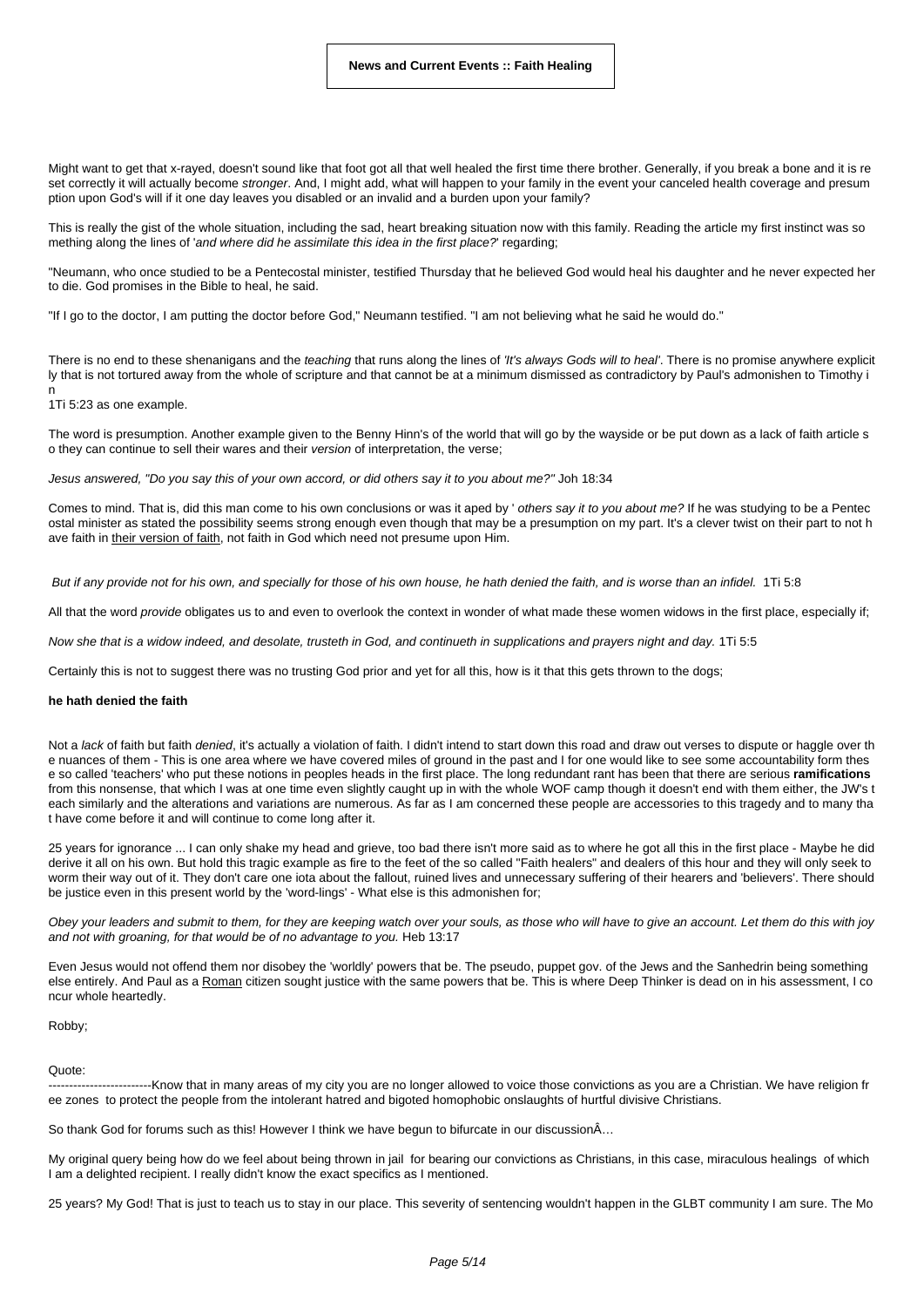slem community? I donÂ't know, thus my query.

I would once again concur with HeartSong and add:

Joshua 24:15 And if it seem evil unto you to serve the LORD, choose you this day whom ye will serve; whether the gods which your fathers served tha t were on the other side of the flood, or the gods of the Amorites, in whose land ye dwell: but as for me and my house, we will serve the LORD. -------------------------

I respect what you have stated here in regards to the misconstrued notions of Christian convictions but feel this is a mixing of wrong metaphors so to s peak. We shouldn't craft a complex that makes us 'martyrs' due to our own stupidity or breaking the laws of the land. Using Joshua 24:15 as a defense is akin to abusing it against;

God is a Spirit: and they that worship him must worship him in spirit and in truth. Joh 4:24

And the truth is no healing is promised upon presumption and serving the Lord has nothing to do with believing someones else misguided version, 'con viction' of faith or faith healing. Even one's own.\* This and others like it is too often used as a scapegoat for good old fashioned common sense. How many times must we hear a defensive posture taken for that which we are responsible for? "I am serving the Lord" - Are you? Truly? Or are you serving the serving the Lord" - Are you? Truly? Or are you serving g your self ultimately, back-peddling and dismissing your obligation and pining it on the Lord? (I am using the word 'you' in a generative manner).

\*Study to shew thyself approved unto God, a workman that needeth not to be ashamed, rightly dividing the word of truth. 2Ti 2:15

### **Re: - posted by robbyk (), on: 2009/8/3 0:08**

Many words of wisdom which I was intent on searching out at this forum as I have been steeped in my own discernment o'er the past many months. Thanks!!!

Quote:

--------------------------------Might want to get that x-rayed, doesn't sound like that foot got all that well healed the first time there brother. Generally, if you break a bone and it is reset correctly it will actually become stronger. -------------------------

I should add I refused to go to the doctor upon the injury, whatever that was but at the behest of my church I consented to go in for a foot x-ray at a later date.

Here's the rub:

2 years ago I broke my foot, went into emergency at midnight, had x-rays, shown the break on the side of the foot and to ld to wear a leg "boot" for 6 - 8 weeks. The next day I couldn't walk out of bed and my wife made an appt with the special ist to get a boot.

The next day, I woke up and was heavily preoccupied with a free concert with my band that evening for a local large foo d pantry. 3-4 hours after bible study and morning devotionals, I was fixing my oatmeal and I realized I WAS WALKING!

I testified that evening to all the recipients of the meal to the Glory of God my foot had been healed and even stomped o ut an exaggerated beat to the music !

Well this year just before Easter, I was cutting down dead elms on a slippery hillside out back and I somehow injured my foot . By evening I couldn't walk but taped up my toes, put an ace bandage on the foot, wore the boot from the previous year which I never needed and my foot slowly improved...but...all these months later I still cannot walk well so I went in for the x-ray. I also think I have stretched out my Achilles tendon which has slowed the healing.

There is NO evidence of break!

Not even evidence of the certified break from the previous year. All is healed without any evidence of having ever been broken.

So what to do now? The doctors want to do an estimated \$10,000 of tests up to an including MRI's etc. They suspect all kinds of stuff. Too bad.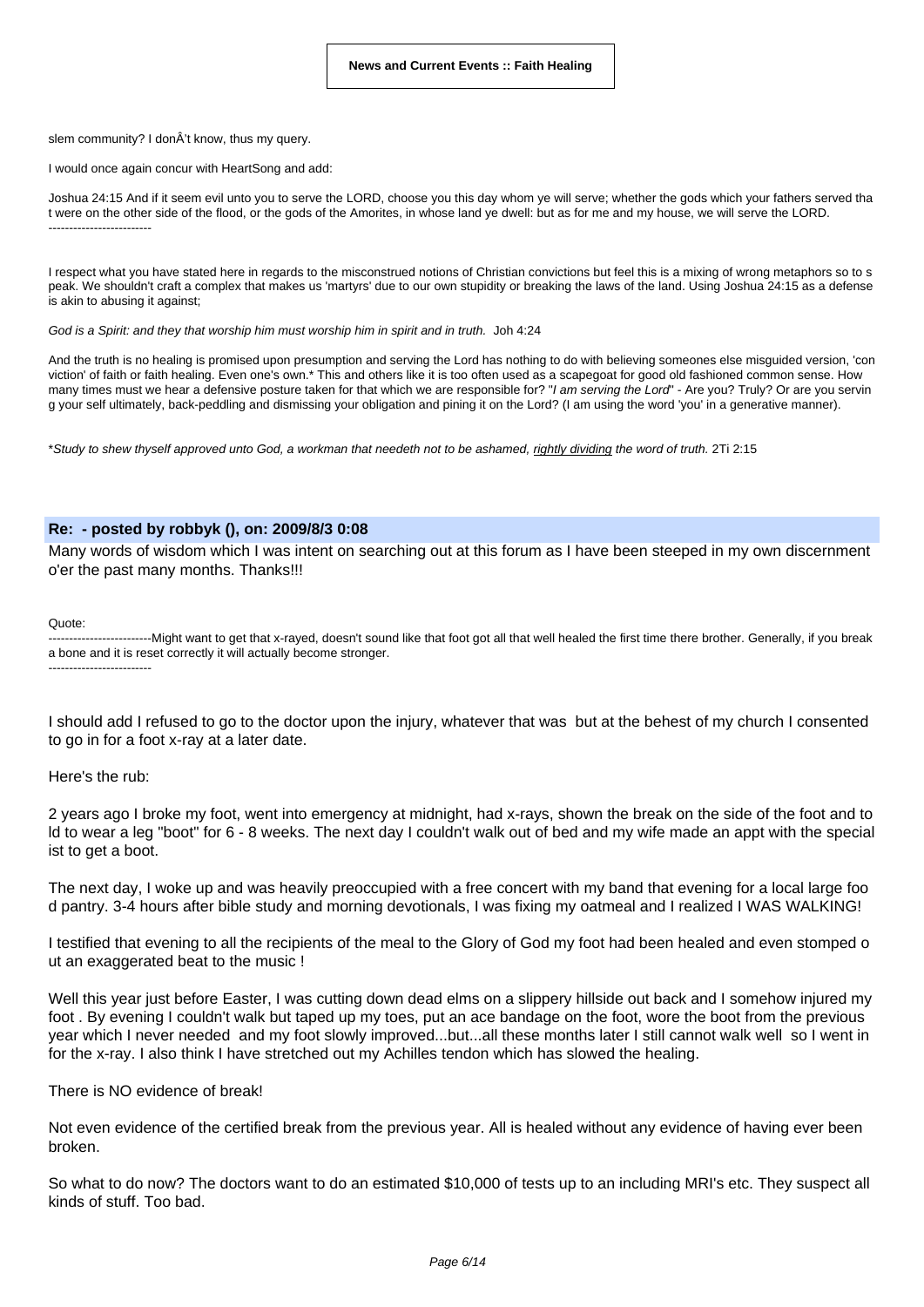No can do. Besides doctors are largely drug pushers and that is how they diagnose. I donÂ't doÂ" that very well and I donÂ't have time to be a guinea pig.

The Lord continues to lead. On August 12th I am heading out to discuss missions work with the Lakota Sioux nation in S D. If I can't walk, then so be it. When I come back I will be discussing the same with the Ojibwa up north.

Time to be about my FatherÂ's business.

All prayers are appreciated and thanks in advance.

# **Re: - posted by robbyk (), on: 2009/8/3 0:33**

GLORY TO GOD!

This morning in our Fellowship, our wonderful sister Kim who has had increasing health problems over the past many months and finally was diagnosed with breast cancer announced today the doctors can NO LONGER find the cancer an d ALL plans for her surgery have been cancelled! She has been trusting for her healing and our Pastor and Fellowship h as been laying hands on her.

Quote:

-------------------------The world is not going to understand a believer that trust in the Lord for their healing and doesn't believe in going to doctors. I have known of many people that have been healed yet I never saw it on the front page of the newspaper. -------------------------

### Yes! We call it a healing!

I just want to add I am very thankful for all the above discussion in this thread. As I say I have been somewhat obsessed with this having been and then not been a recipient of healing in my life...

Today as the Lord would have it, my pastor touched off an incredible sermon tying together much of what has been elud ed to aboveÂ…the evil in this city, the strength of the church, healing, prayerÂ… His sermon from Acts was magnificent!

I have decided to post his sermon on my youtube site in itÂ's entirety . It should be up in a day or two if anyone is interes ted!

God bless you all, He is good all the time!

# **Re: - posted by passerby, on: 2009/8/3 1:33**

What he did seemed very foolish, but I really don't know this man\_ how he really walks before God and before his neigh bors, if he is really that foul and offensive or is simply suffering from 'obsessive-compulsive disorder'.

This is very painful, but lot of believers more especially in the pentecostal groups seem to suffer from this malady as the secular world will describe it. From my experience, these individuals maybe are misguided, but they are sincere and kind .

I once asked myself about their eternal condition being very bothered from what I saw.

Well, what is impressed upon me is that we are saved by grace alone, at times we also suffer form 'obsessive compulsiv e behavior', that God remembers them whose trust is in Him although they don't received the answer to their prayers an d faith in this present life:

"These all died in faith, not having received the promises, but having seen them afar off, and were persuaded of them, and embraced them, and confessed that they were strangers and pilgrims on the earth" (Heb 11:13)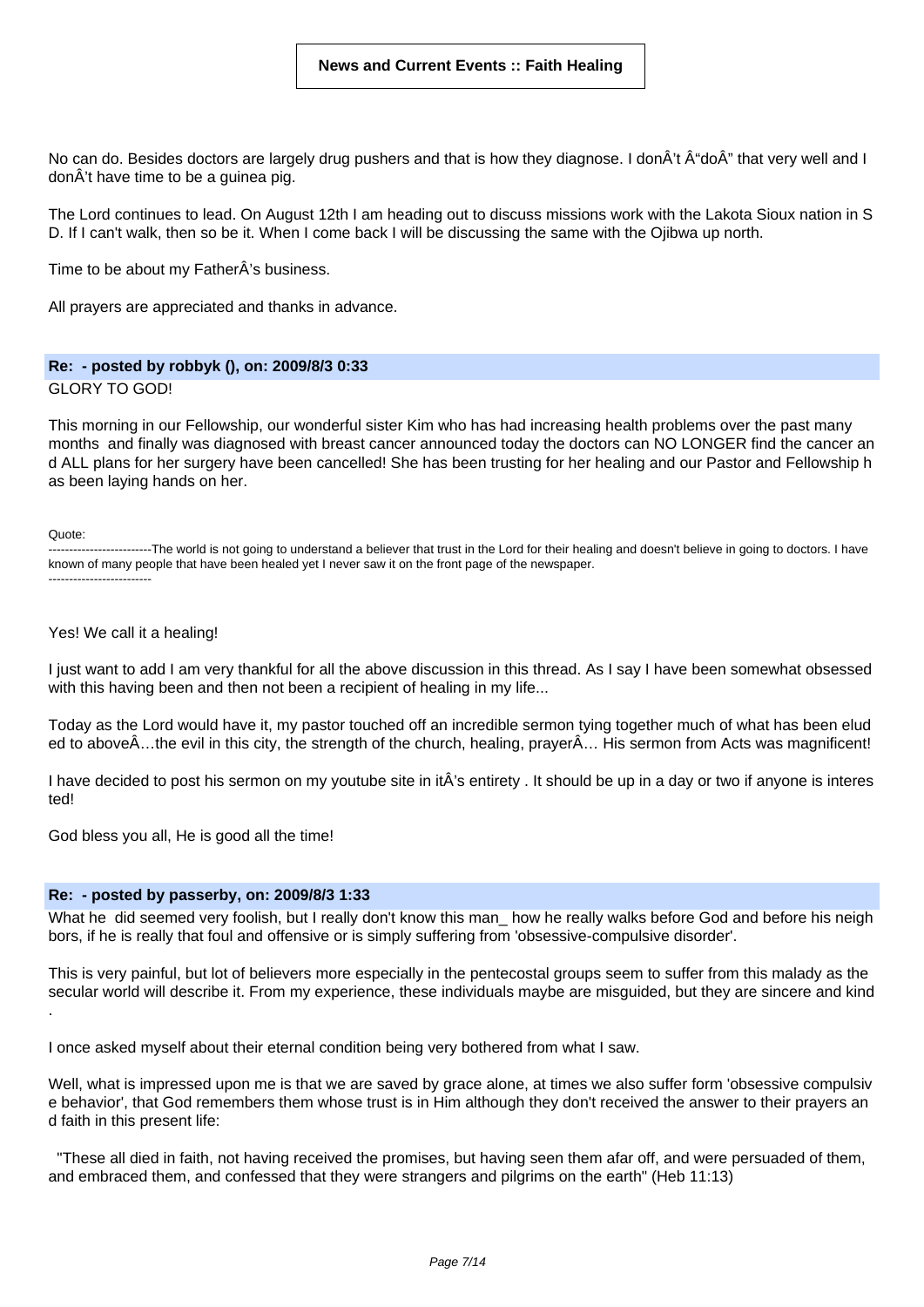I am also rather humbled on how they suffer for their beliefs even for its foolishness and I came to examine myself on ho w am I really willing to be a fool for God, to forsake the wisdom of this world and follow Christ.

I am rather overwhelmed by pity to that man at the moment, I know God does not overlook a sincere faith, and that God is sovereign and loves that girl more than than I can imagine:

Luk 12:6 Are not five sparrows sold for two farthings, and not one of them is forgotten before God?

Luk 12:7 But even the very hairs of your head are all numbered. Fear not therefore: ye are of more value than many sp arrows.

### **Re: - posted by broclint (), on: 2009/8/3 6:49**

#### Quote:

------------ Mike: Â Comes to mind. That is, did this man come to his own conclusions or was it aped by ' others say it to you about me? If he was studying to be a Pentecostal minister as stated the possibility seems strong enough even though that may be a presumption on my part. It's a clev er twist on their part to not have faith in their version of faith, not faith in God which need not presume upon Him. $\hat{A}$ " -------------------------

#### Quote:

-------------------------Passerby: "What he did seemed very foolish, but I really don't know this man\_ how he really walks before God and before his neig hbors, if he is really that foul and offensive or is simply suffering from 'obsessive-compulsive disorder'. A" -------------------------

Procter and Gambelites thread comes to mind hereÂ… do we know all the facts?

Are we so quick to jump to the worldÂ's judgment regarding this man who may or may not be as  $\hat{A}$ "ignorantÂ" or filled wi th  $\hat{A}$ "stupidity $\hat{A}$ " as the world has judged him in a climate as our brother who introduced the subject described, where the government seems (notice I said seems from his quote) to be rather demonic.

Not at all taking up for presumption substituted for faith. I have made my comments many times on the forums against s uch "faith" and the fact that it requires much more faith to be a Job or a Paul in prison, or an Amy Carmichael suffering til l the death than what is called faith for healing... those heroes as a friend recently pointed out in Hebrews 11 "not accepti ng deliverance"... such as the many martyrs and sufferers world wide for the name of Christ... but then that begs the que stion about "authorities" also. China, North Korea, the Muslim nations, and etc. are filled with Christians imprisoned for " breaking the law".

Just trying to look at something other than a one sided picture... and looking at who painted the one we have information from.

Other food for thought are the remarks at the Q & A last year regarding the days coming when Christians in the U.S. (http://media.sermonindex.net/17/SID17658.mp3) here will be arrested and charged with all kinds of crimes in order to s mear not only them but Christians in general.

Another quote comes to mind and that from the Lord Himself Matthew 5:21-22 ( NASB )

 $\hat{A}$ "You have heard that the ancients were told,  $\hat{A}$ "You shall not commit murder $\hat{A}$ ' and  $\hat{A}$ "Whoever commits murder shall b e liable to the court.Â'

"But I say to you that everyone who is angry with his brother shall be guilty before the court; and whoever says to his br other,  $\hat{A}$ 'You good-for-nothing, $\hat{A}$ ' shall be guilty before the supreme court; and whoever says,  $\hat{A}$ 'You fool, $\hat{A}$ ' shall be guilt y enough to go into the fiery hell.

Respectfully submitted for thought.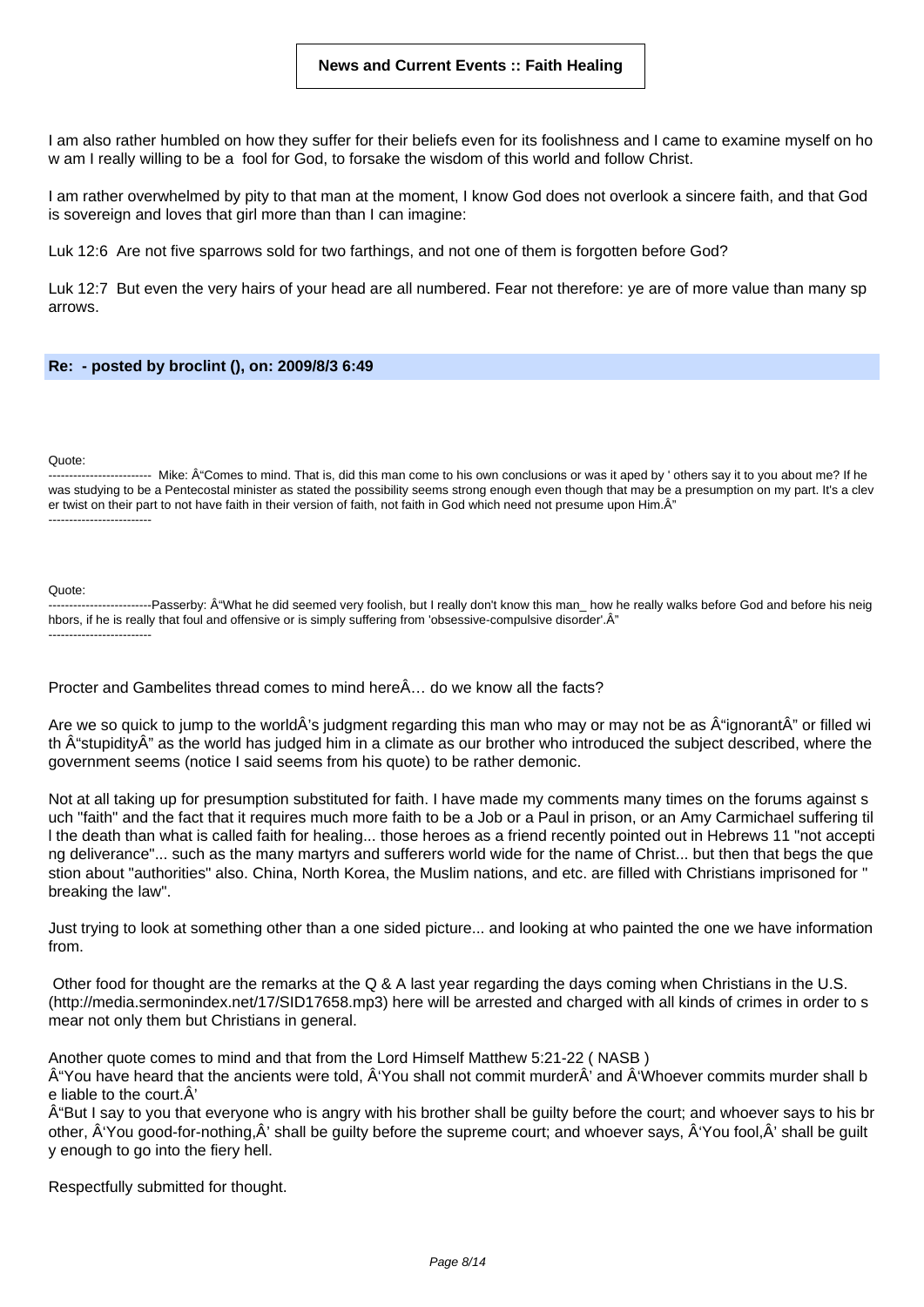Clint

# **Re: - posted by robbyk (), on: 2009/8/3 14:10**

The previous couple of comments are so intensely beautiful, well thought out and scriptural that I am overwhelmed with the strength, devotion and maturity of this community. It give me much food and encouragement in my daily walk, a men tor as it were and courage.

# **Re: - posted by sonofthunder (), on: 2009/8/3 19:25**

Let me add also, there have been not a FEW radical groups that have come and gone - and in particular in the great ole (USA)! That HAVE refused any kind of medical treatment for ailments and serious afflictions ... thinking OF COURSE TH AT this is contrary to the (faith and divine healing message) !!! The ensuing result of course is many have died of ailment s which in MANY instances could have been easily fixed by the hands and treatment of medical science. But the recipie nts of such a message continued to refuse any kind of medical treatment (in spite of how bad the situation got, deteriorat ed, or how things worsened) as this was construed and seen (as compromise) to their absolute message of total faith! (f ull stop)

Of course over an extensive period of time (what happens is) the death toll of people in these radical groups continues t o climb and escalate upon them that have allayed or joined themselves to such a group. Until of course the authorities st ep in (and/or laws) are changed to close the loopholes to irresponsibility and sheer lack of common sense!!!

Usually by then however: The death toll in these radical groups has risen to dozens and dozens of needless and uneces sary premature deaths! Yeah even hundreds of people! As parents and adults alike - continue to refuse any kind of medi cal treatment whatsoever ... and again they behave in this fashion: Because this is seen as a contradiction to walking by faith!!!

Interesting thought though: Jesus never chided or scalded the woman with (the issue of blood) that had been constantly seeking relief from her ailment> However when divine supernatural healing occurs ... or takes place in the bible (98.9%) of the time - it was instantaneously (being instant) and there was none of this none this walking it out business ( that fait h people ) talk about?! Hmmm.

Even the ten lepors "still recieved" as they walked! they weren't made to wait ten hours, or ten days, or even ten months .... for the manifestation of their healing - to come.

I don't follow (word of faith) modern faith preachers for these self same reasons i bring to you now. Paul said it well i thin k: You will suffer if a man - bring you into bondage: !!!!!

There is a lot of deception and winds of doctrine out there -- so be careful, beloved!

# **Re: - posted by sonofthunder (), on: 2009/8/3 19:41**

Oh by the way - stay tuned, as God willing the (12) most debated topics in all the bible ... is a post i am currently working on. Which God willing i hope to deliver to you all - one day, soon!! hopefully!

# **Re: , on: 2009/8/3 21:34**

Quote:

----This is very painful, but lot of believers more especially in the pentecostal groups seem to suffer from this malady as the secular wor ld will describe it. From my experience, these individuals maybe are misguided, but they are sincere and kind. -------------------------

Having a Pentecostal background, I concur with your analysis. It's the extreme legalism in certain off shoots of the Pente costal movement that adhere to a strict moral code which includes not going to the General Practitioner. The word of fait h is another extreme off shoot as well. It's generally the person who is the Pastor of these flocks that gets messed up, no t every Pastor adheres to these stupid rules, others will actually have a good and wholesome balance. But we are going to find that in all denominations, not every Pastor has been called to be a Pastor.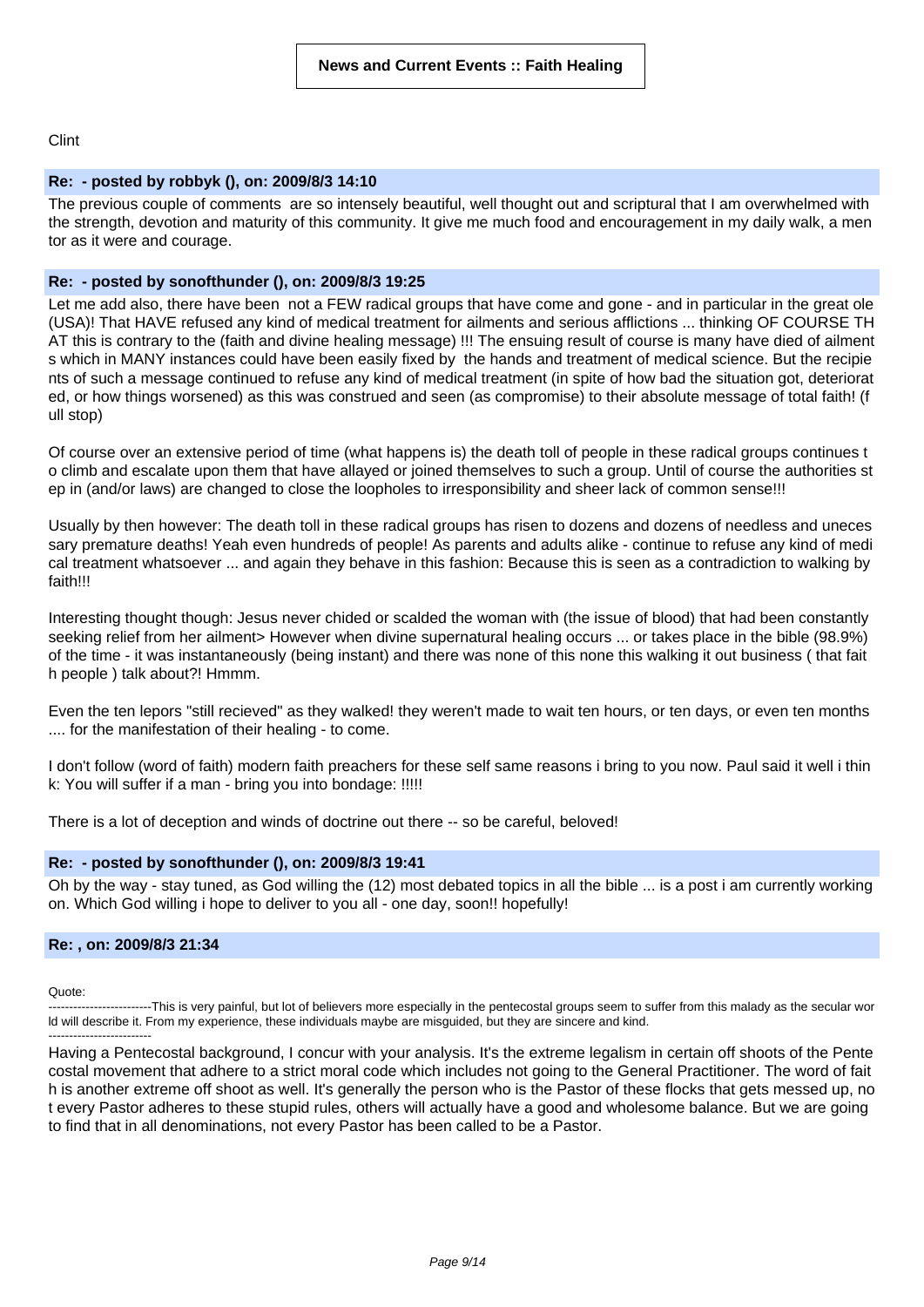# **Re: - posted by HeartSong, on: 2009/8/4 0:39**

For what it is worth, the Lord has gotten me to a place that I do not intend to seek medical help unless He leads me to it.

Recently He has seen fit to allow me to have a severe rash on my face. It looks really bad and has been a huge blow to my ego. I asked the Lord to take it away, but His response was that His grace was sufficient. In addition to the rash, He has required that I be seen by many people - whereas I would typically hide away in a situation such as this.

I have never had such a disfiguring thing happen to me. There are blotchy red spots covering most of my face. They are puffy and scabby and very ugly - one of my eyes was even half closed when I woke up this morning. When people ask me what it is I tell them that the Lord is dealing with some vanity issues. Yesterday in church a lady asked me if it hurt an d I told her "no, just my pride." People have been avoiding me, and little children have been pointing at me. I must say th at my empathy level for disfigured people has risen significantly.

Several people have told me I should see a doctor, but as far as I can see, for the most part, people are not actually heal ed of their illnesses by doctors. Additionally the Lord has shown me that my choices dictate where my help comes from and I choose Him. If, and when, He chooses to heal me I know that my healing will not only be complete, but that there will be many blessings connected to it.

I have asked the Lord not to heal me until the vanity issue is resolved. I would rather have a red blotchy face than a dark heart and if I die from it I will have gained everything, for I will then have all of Him.

### **Re: - posted by passerby, on: 2009/8/4 5:52**

I hope that the higher courts will have a more benevolent treatment of the couple. 25 years is unthinkable, the case is ve ry much more complicated than it appears. I don't know how many children do this couple has, how difficult is the ordeal they are passing right now.

I don't know what is in the minds of the leaders of these groups regarding his case, but I wish that their ranks will be bett er protected from extrabiblical leaps of faith. I know that this is rather a very complicated belief issue to tackle especially if one perceives that his eternal destiny is at stake.

Perhaps by prayers, patience, kindness, diligent study of related issues, and with sincere efforts we will be able to reach our brethren who are suffering from extremism and from their very weak and oppressive concience.

Basing on medical science, it will take years to repair a pathologically tender conscience if they will ever be, patience is r eally needed in rehabilitating these people.

# **Re: - posted by sonofthunder (), on: 2009/8/4 6:04**

It comes down to personal conviction and/or choice when it comes to the "trust God" (or) go the doctor route( for healing )...Liberty or legalism. As No one can tell others what to do in their situation! It is between them and God! As to Wether t hey trust God implicitly for Divine heaLING (OR) TRUST TO THE PHYSICIAN. ( King Asa chose to trust the physicians f or his own foot ailment and consequently he died) But as for us 21st century folks - and Where we go wrong in this whol e schmozzle of God and doctors is we often try to tell people what they should be doing! And thus we interfere with there faith, as such! If a man has FAITH let him have it to HIMSELF ( paul said to the Romans) And IF HE doesn't have faith t o trust God implicitly for his ailment. And chooses to go the doctor route instead. That is still there choice, to make! And such people also in no way deserve to be cencored, or belittled for not trusting in God, to heal them! Job said though he slay me, yet will i trust him! Job just resigned himself to God (so to speak) and if God healed him, he healed him! But if n ot. Then i will still place all of my trust in him. But that was his choice! Without peer pressure or conformity - pressing in o n him! (from the crowd or group) so-to-speak!!!!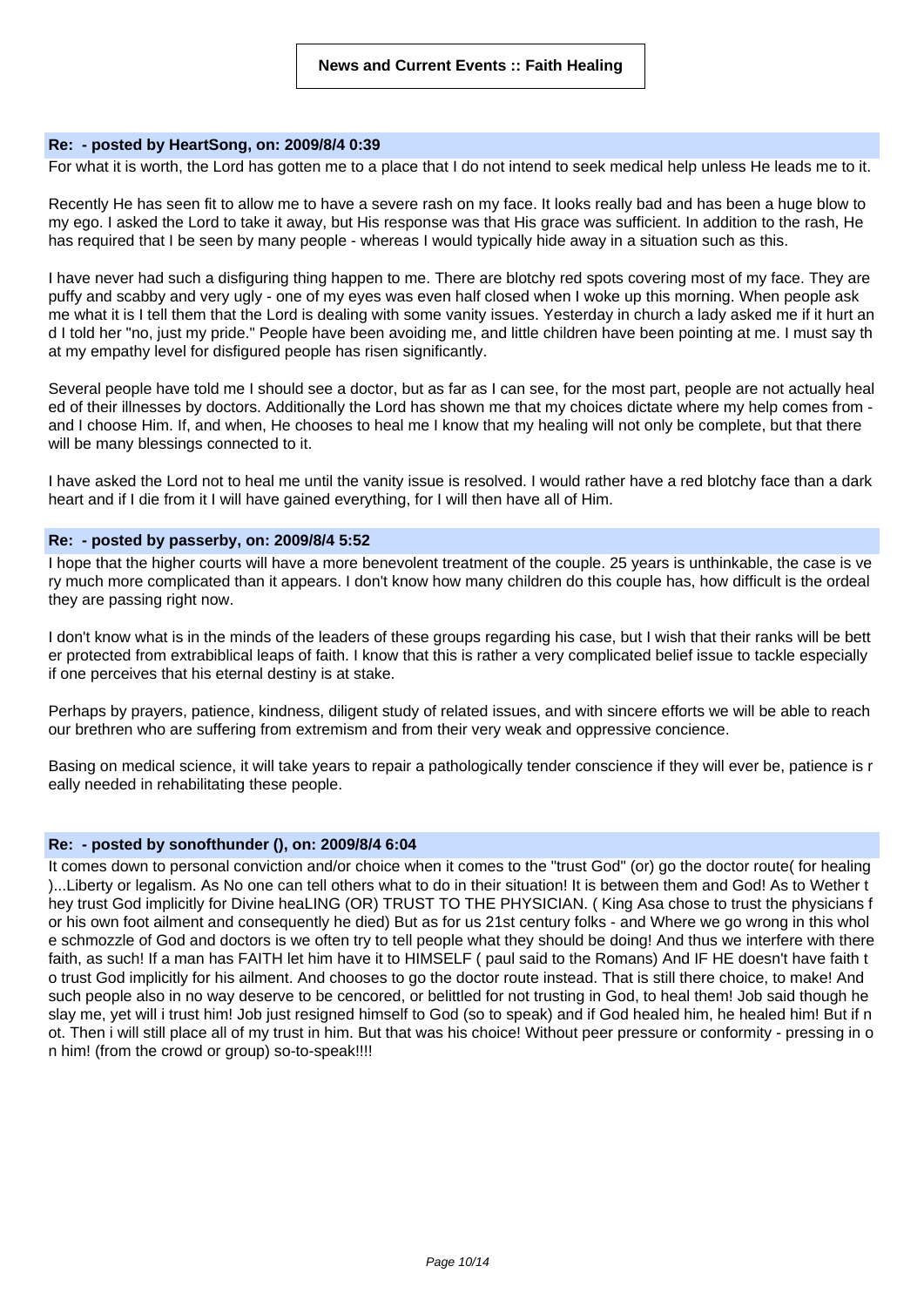### **Re: - posted by passerby, on: 2009/8/4 6:31**

In relation to the last post by 'sonofthunder' these verses came to my mind:

Rom 14:13 Let us not therefore judge one another any more: but judge this rather, that no man put a stumblingblock or an occasion to fall in his brother's way.

Rom 14:21 It is good neither to eat flesh, nor to drink wine, nor any thing whereby thy brother stumbleth, or is offended, or is made weak.

Rom 14:22 Hast thou faith? have it to thyself before God. Happy is he that condemneth not himself in that thing which h e alloweth.

Rom 14:23 And he that doubteth is damned if he eat, because he eateth not of faith: for whatsoever is not of faith is sin.

1Co 8:11 And through thy knowledge shall the weak brother perish, for whom Christ died?

1Co 8:12 But when ye sin so against the brethren, and wound their weak conscience, ye sin against Christ.

# **Re: - posted by AbideinHim (), on: 2009/8/4 7:38**

I agree brother that many have gone to the extreme on this issue, but what I would consider to be extreme is that many Christians are putting their lives in the hands of physicians without praying about it. This definetly is a extreme postion fo r a Christian because it is trusting in the arm of the flesh.

Whatever we do, as Christians we need to be trusting God in every realm of our lives, and this includes the physical. If O bama and nancy Pelosi get their way with this government run health care plan, the time could come when it might not b e so easy to even see a doctor, and you might not have a choice of which doctor you see.

Mike

# **Re: Faith Healing - posted by Lysa (), on: 2009/8/4 13:33**

Hey everyone,

I do not know what makes a person go to such an extreme but I know that I (we) are not called to hop on the bandwagon of condemnation against these people but to pray for God's will to be done.

I did want to pose a question to some... if Obama's health bill passes we'll all be living by **EXTREME** faith. So who is to really say what is extreme now will not be the norm when you can't get anyone to look at you?

Listen to this video, (http://www.youtube.com/watch?vWmmiwHw8bNg) Betsy McCaughey Exposes Obama Healthcare Lies. This is what I got from it...

They will use "comparative effectiveness research" for denying care. How? The average cost of treatment divided by th e number of years the patient is likely to benefit from the treatment. The elderly has a denominator problem = AGE!

There is so much more that they've lied to us about in this bill. Only if you meet strict guidelines can you keep your medi cal insurance which means, hardly anyone will be able to!

Oh yeah, read page 425 of the bill, cause if this bill passes they will have to erect a statue to Dr. Kevorkian. God help us all.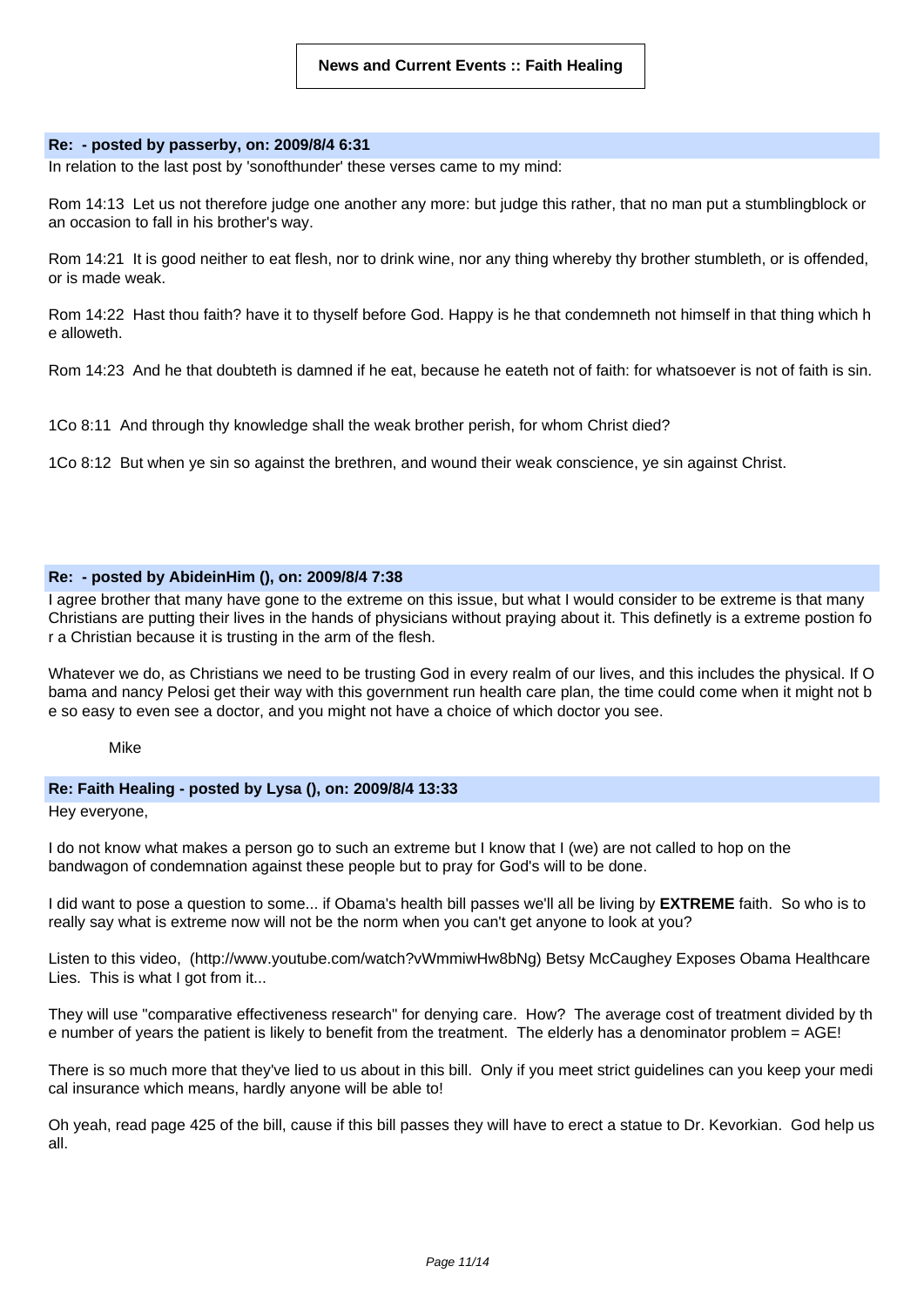### **Re: - posted by Miccah (), on: 2009/8/4 13:50**

### HeartSong wrote:

Quote: -------------------------

I have asked the Lord not to heal me until the vanity issue is resolved. I would rather have a red blotchy face than a dark heart and if I die from it I will have gained everything, for I will then have all of Him. -------------------------

Praise the Lord. May your heart be set straight. Blessings my friend. :-)

### **Re: , on: 2009/8/4 16:53**

Quote:

-------------------------For what it is worth, the Lord has gotten me to a place that I do not intend to seek medical help unless He leads me to it. -------------------------

It's easy to say that about your face, but if you've ever had a kidney stone, you don't wait around for God to do somethin g, you get help immediately. The pain is unbelievably excruciating, and I thank God for pain killers. If someone stabbed you with a knife or shot you in the leg, would you run to your prayer closet and bleed to death while your waiting for God to stop the bleeding?

There have been rare cases that God instantly will intervene, but in most cases He has placed the skill of Doctoring in th e world to be used. Where do you think the idea for Penicillin originated from? Do you think the devil would try to help th e world by saving some people by offering a formula to a scientist? The devils business is to Rob, Kill and Destroy. He h ates humanity in which Christ died for and paid for with His precious blood. Quote:

--9 And God said, Behold, I have given you every herb bearingg seed, which is upon the face of all the earth, and every tree, in the w hich is the fruit of a tree yielding seed; to you it shall be for meat. 30 And to every beast of the earth, and to every fowl of the air, and to every thing tha t creepeth upon the earth, wherein there is lifeh, I have given every green herb for meat: and it was so. -------------------------

There is a lot of uses you can do with Herbs. Tonics, elixirs, bitters.

We view the Dandelion as a weed, yet we can practically consume the whole plant, even the root. It acts as a natural blo od thinner, lowers high blood pressure and gives the sense of overall well being and the flowers are made into an elixir t hat aids in digestion.

God has given us a pharmacy right in our back yards. There is even an herbal remedy for your condition.

"Whatsoever a woman thinketh so is she"

### **Re: - posted by sonofthunder (), on: 2009/8/4 20:33**

Always remember in true "biblical times" of old! The people got help for there ailment straight away! ( genereally speakin g ) healing was as much an act of mercy as it was ( Having faith in who - Jesus was )

You always have to look at the context of the time the people lived in - and the settting of that day! In order to be scriptur ally contextual!

For EXAMPLE: JESUS WAS A MINISTER (OF) AND (TO) THE CIRCUMCISION, TO CONFIRM THE PROMISES ORI GINALLY MADE TO THE FATHERS! NOW THAT MAKES LITTLE SENSE UNTIL YOU REALIZE (CONTEXTUALLY S PEAKING) THAT ORIGINALLY Jesus turned down the syrophynecian's request for deliverance of her sick daughter (W HO HAD A Devil) REMEMBERING Jesus was not sent BUT to the lost sheep of the house of Israel ( the circumcision, J EWS ) AND SO Jesus said "No" to her request! AND WHY? he was sent ONLY TO Israel ....aND this by the way jettison s the whole DEBATE OF THE SEPTUAGINT ( YOU SAY WHY, AND HOW SO ) ??

IT IS Easy to answer that: the syrophenician woman was excluded until the gentiles were grafted In. Salvation was of th e jews (first) (not Greeks) later the gentiles were to be -- graffed in, as we know, along with the new testament!! So Of w hat purpose, and to what purpose then is the septaugint to greeks who really didn't care - nor could it help them anyway ( salvation wise ) Salvation came to the WORLD by Jesus christ and his cross( And not before) Therefore playing aroun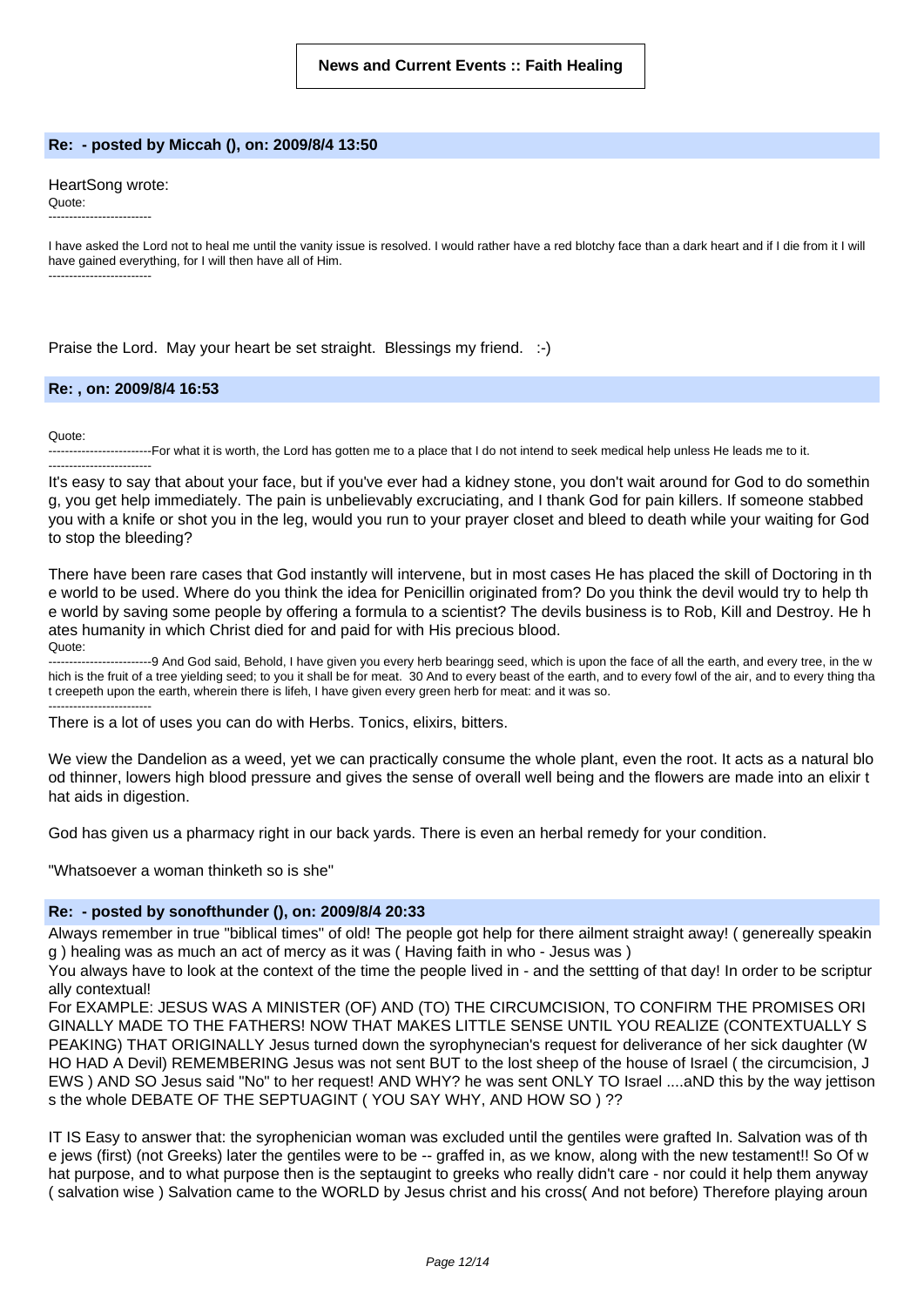d with a septuagint, would have been just exactly that, just playing around, as it could not save or avail them, until the ge ntiles were grafted into the vine!!! For God so loved the WORLD. Now THAT MIGHT SEEM LIKE IM CHASING RABBIT S, BUT NONETHELESS IT IS IMPORTANT TO PUT EVERYTHING INTO CONTEXT, aND THIS IS -- WHY I SAID IT!

# **Re: - posted by HeartSong, on: 2009/8/5 1:14**

This morning when I woke up, my face was all but healed. I have been praising the Lord all day long. Thank you, everyone who prayed - may He bless you greatly.

DeepThinker, I do not have all of the answers, all that I know is what the Lord has shown me. After my accident one doctor said that my wrist was crushed - by the time I got to the next doctor all that was necessary was to pull my wrist back into place and put a cast on it. The only pain that I felt was the shot they insisted on giving me for the pain that I did not have and the pain that resulted from my circulation being cut off by the cast.

When I have a charlie horse in my leg or foot I pray and it goes away. When I ask the Lord to show me what the cause is for this, or that, He usually shows me and I make the adjustment.

Quote:

-------------------------"Whatsoever a woman thinketh so is she" -------------------------

I do not know what you are saying here, but what I do know is that I love my Lord - and He loves me.

### **Re: - posted by robbyk (), on: 2009/8/5 4:12**

Praise God!

Quote:

-------------------------This morning when I woke up, my face was all but healed. I have been praising the Lord all day long. Thank you, everyone who pra yed - may He bless you greatly. -------------------------

As I mentioned, I would include a link to my pastor's Sunday sermon when I got it posted . He talks of fashioning our Fell owship after the Acts model of church as well as a wonderful loving response to the depravity of Madison and finally talk s about the healing of one of our saints .

Blessings to you all! Robby

Called To Be Saints (2:39) http://www.youtube.com/watch?v=a9vrmS5vhSQ

The Acts Model Of Church (9:16) http://www.youtube.com/watch?v=xhcaocZhcDo

# **Re: Reputation... - posted by Stampe (), on: 2009/8/11 2:50**

I agree with you deep thinker, that we should strive to have a good reputation with the world, but having said that, a few t hings need to be well-defined.

If we say we strive to have a good reputation with the world, it means that they see and acknowledge the love we as Chr istians have for one another as well as for our fellow neighbour. In other words, they do not hate us because we do that which is wrong.

If the world are to hate us, believe me they will, it is to be because we bear witness to the truth, because we testify of Je sus Christ, and because our righteousness reflects on their corruption. Let them hate us because we preach the truth an d because we do good, let them hate us because they are convicted by the message we preach and live, but not becaus e we are lawbreakers or act as irresponsible parents.

We should be asking ourselves whose great name we should be protecting? Oh, may it never be that we should bring s hame to the matchless name of Christ. People who will not take their children to the doctor, are very self-centered peopl